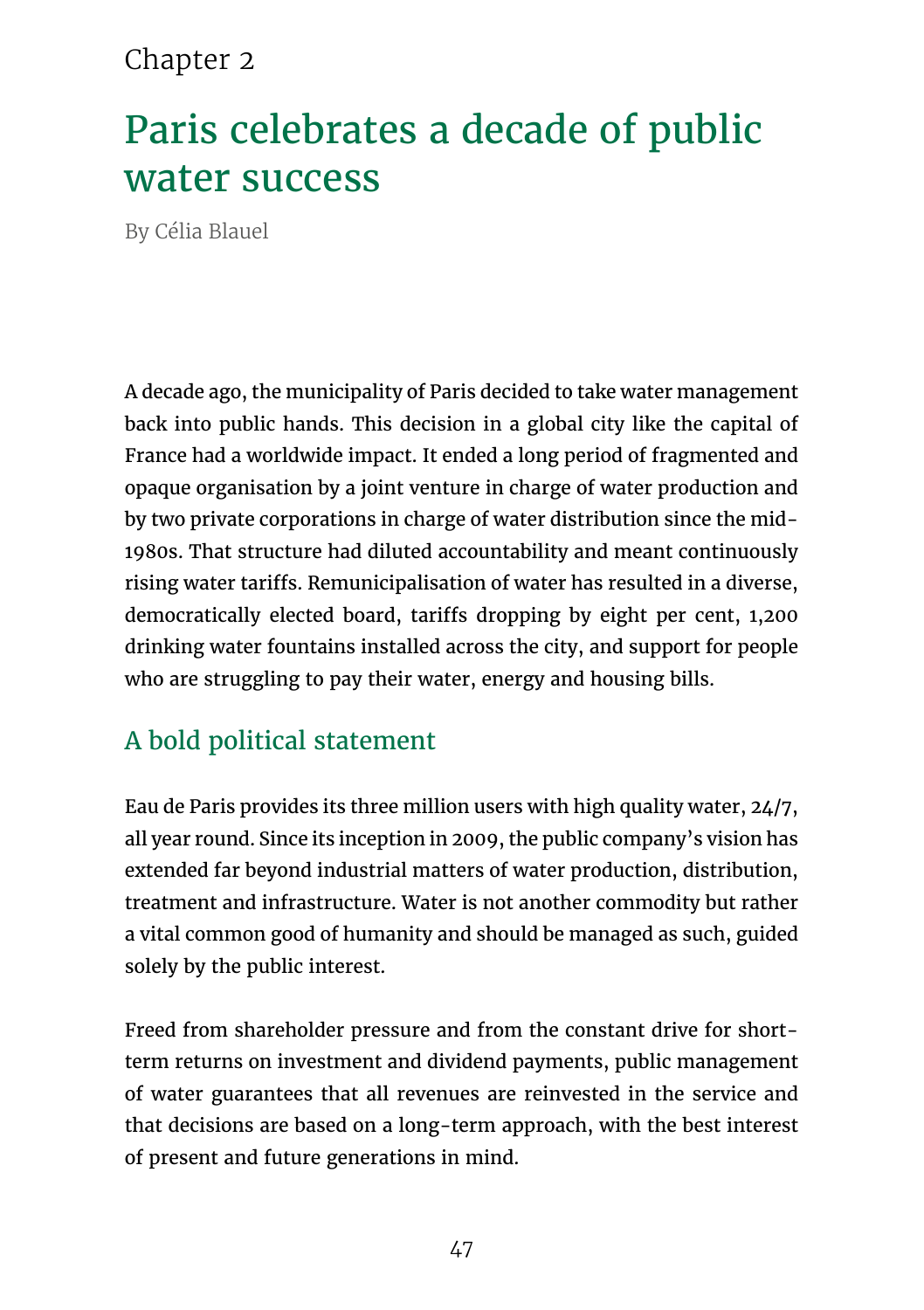In this respect, Eau de Paris bears strong values that are not marketing labels but inspire every single daily action. Among these values, the city wanted Eau de Paris to be a flagship of transparency. This was achieved by providing open access to all key information on the water service, including the financial statements, as well as through genuine democratic control.

The board of Eau de Paris is made up of elected municipal officials and staff representatives, as well as representatives of non-governmental organisations (NGOs) advocating for water users and the environment. This open governance enables political and citizen oversight of the company's activities and decisions.

In 2017, Eau de Paris was awarded the prestigious United Nations Public Service Award in recognition of its daily work in the areas of accountability, transparency and integrity. In the years to come, Eau de Paris plans to renew its commitment to public participation and to allow citizens to take part in the public company's decision-making through a participatory budget.

# A sound, practical decision

Eau de Paris was born out of the will of the municipal council to directly control the drinking water service through a single publicly owned and controlled operator that would comply with the highest standards of efficiency. By integrating every step of the water supply chain, from water catchment to service delivery to end users, Eau de Paris is able to manage the system as a whole. This allows for economies of scale, a more resilient system as well as full control and accountability.

A decade after remunicipalisation, Eau de Paris's top-of-its-class industrial and economic performance blatantly contradicts the naysayers who predicted failure when the city decided not to renew its contracts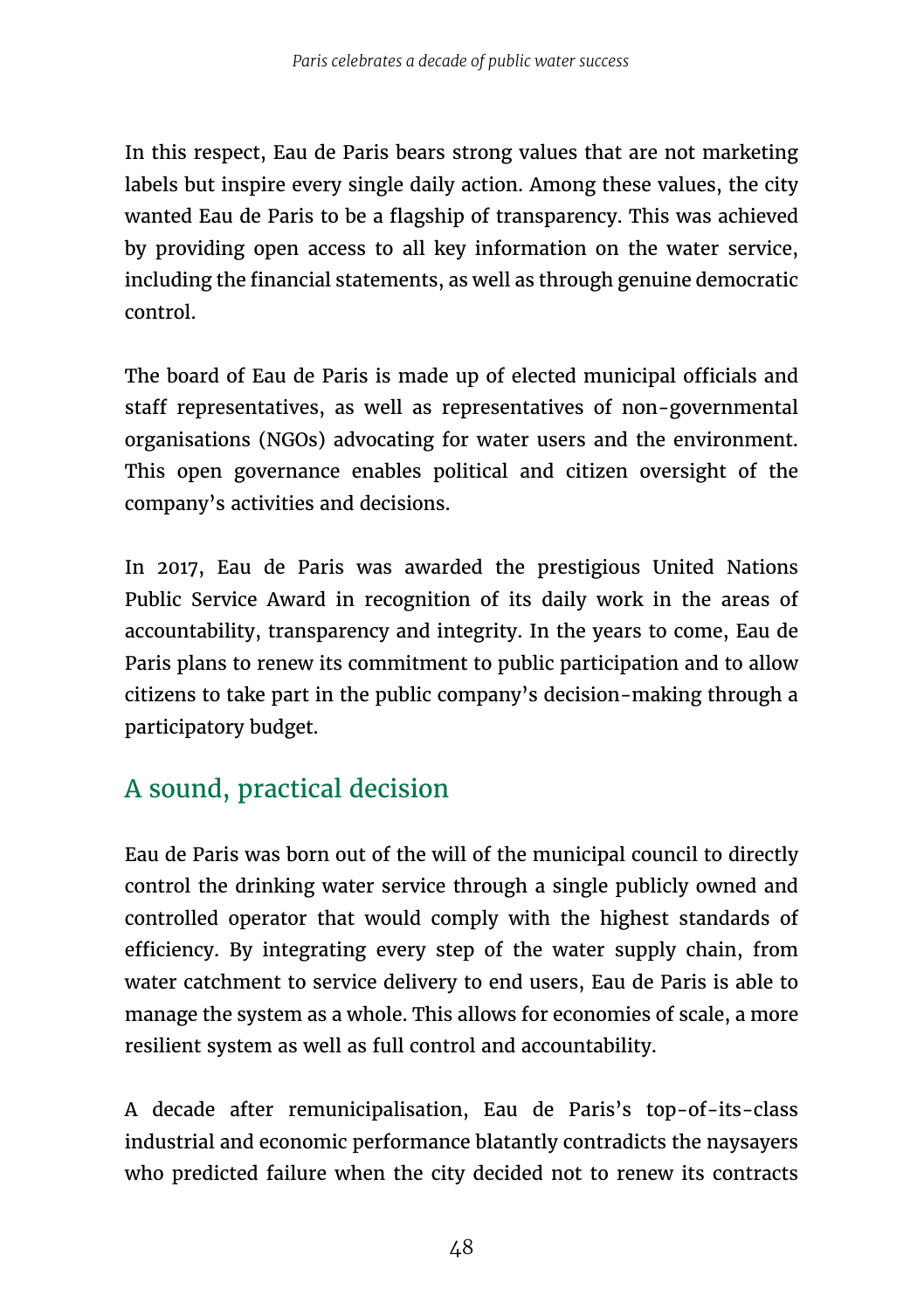with Veolia and Suez in 2008, and instead created a new public operator. A few figures illustrate the public operator's capacity to run the water service efficiently in this major metropolis: the network yield is above 90 per cent (10 points over the national average for unaccounted-for water), and water quality is excellent, with a 100 per cent rate of compliance for two consecutive years in 2017 and 2018. This unprecedented performance was made possible by the expertise of the Eau de Paris team and the constant supervision and adaption of processes and treatments to meet evolving public health standards.

As a public service provider dedicated to upholding our commitment to a controlled and affordable water price, Eau de Paris bases its investment strategy on a rigorous analysis of investment needs. This helps maintain the lowest cost for users and supports sustainability by reducing the service's environmental footprint. Following the same logic, innovation must be both a creator of value and a source of long-term savings. Our investment strategy has three successive stages: research, experimentation and scale-up. Over  $\epsilon$ 75 million is invested each year, almost entirely self-financed. This is a high but sound level. Eau de Paris refuses investments that are oversized in relation to real needs. Preferring evolution rather than revolution, we build upon our exceptional hydraulic heritage. Innovation is also about inventing ways to maintain and adapt century-old infrastructure to our current needs.

# Solidarity and responsibility

Universal, affordable access to drinking water for all is part of our DNA at Eau de Paris. As such, one of the board's first decisions when Eau de Paris was founded was to lower water prices by 8 per cent. It was presented as a way to give back to the people part of the profits that private operators were making on the water service but also as a sign that public management really means affordability for everyone. Since then, there has been strict oversight of water rates. In 2020, rates remain lower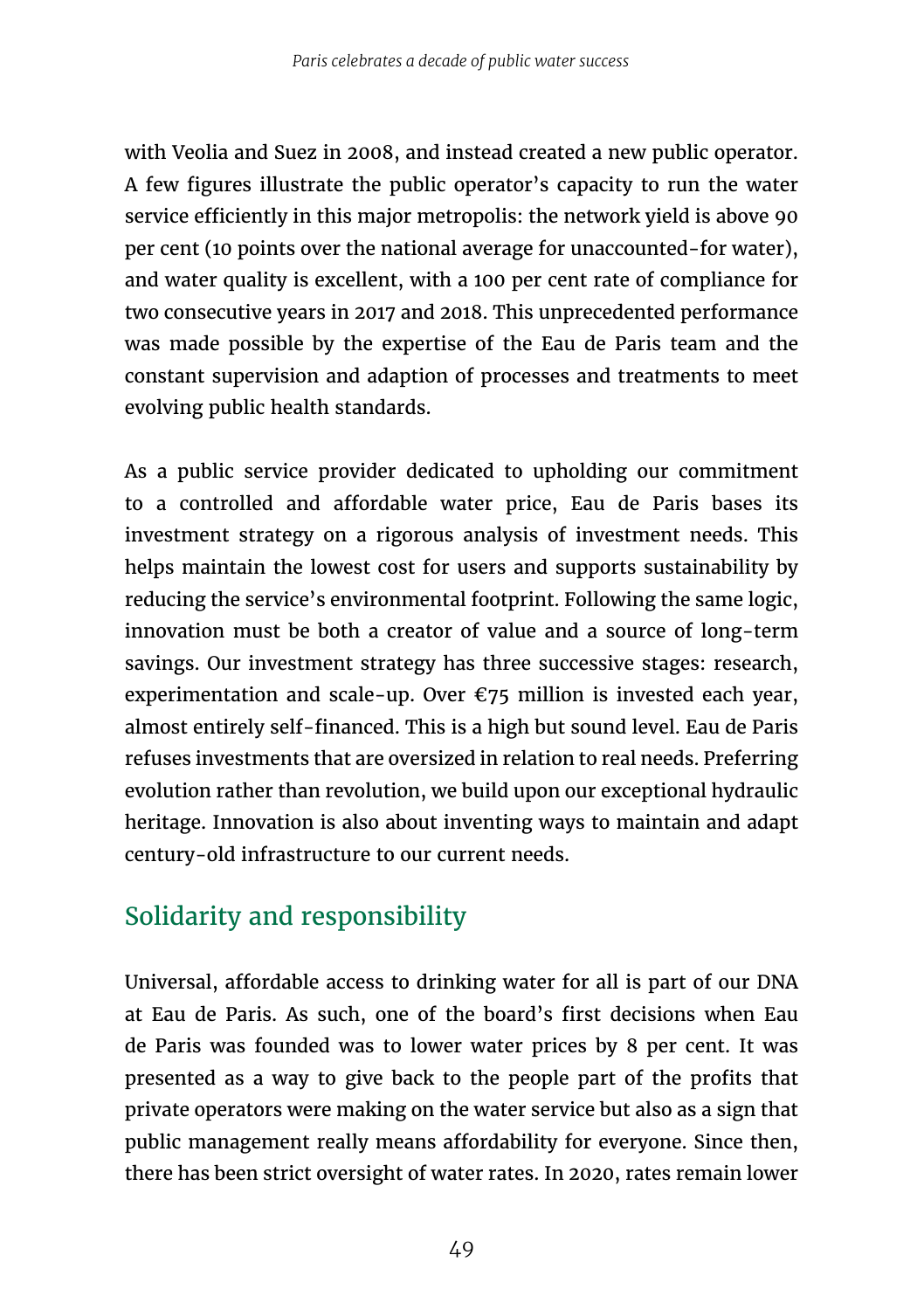than before remunicipalisation and are still the lowest in the greater Paris area at €1.07 per cubic meter.

The public company also contributes  $\epsilon$ 500,000 annually to the Fonds de solidarité pour le logement de Paris, a fund that helps households struggling to meet their housing expenses, including recurring costs such as energy and water.

Raising awareness within all sectors of society about responsible water use is part of the same commitment to universal, affordable drinking water. We place a strong focus on children and youth, as well as on social care professionals who can do broad public outreach, especially with people who are economically disadvantaged. Through our trademark 'Water ambassadors' programme we reach out to poorer households and help them conserve water and tackle leaks while promoting the use of tap water as a safe and cheap choice. This strategy allows us to address the fact that people living on low incomes also have the lowest level of trust in the water service and spend the most on bottled water. Eau de Paris also works specifically with refugees and homeless people through partnerships with NGOs and participation in social welfare schemes developed at the local level. We have installed temporary drinking fountains near refugee camps and NGOs have distributed maps of the fountains and reusable water bottles. Eau de Paris's contribution to providing migrants with emergency access to water during recent heatwaves has been praised by public authorities and NGOs caring for the needs of this population living in extreme conditions.

For the last 10 years, Eau de Paris has maintained and even stepped up its actions to promote access to water in public spaces. The company manages more than 1,200 drinking fountains today. This probably makes Paris the world's best-equipped city in terms of free access to water in public spaces and helps to reduce plastic water bottle consumption. In 2016, the public company also helped implement the city's participatory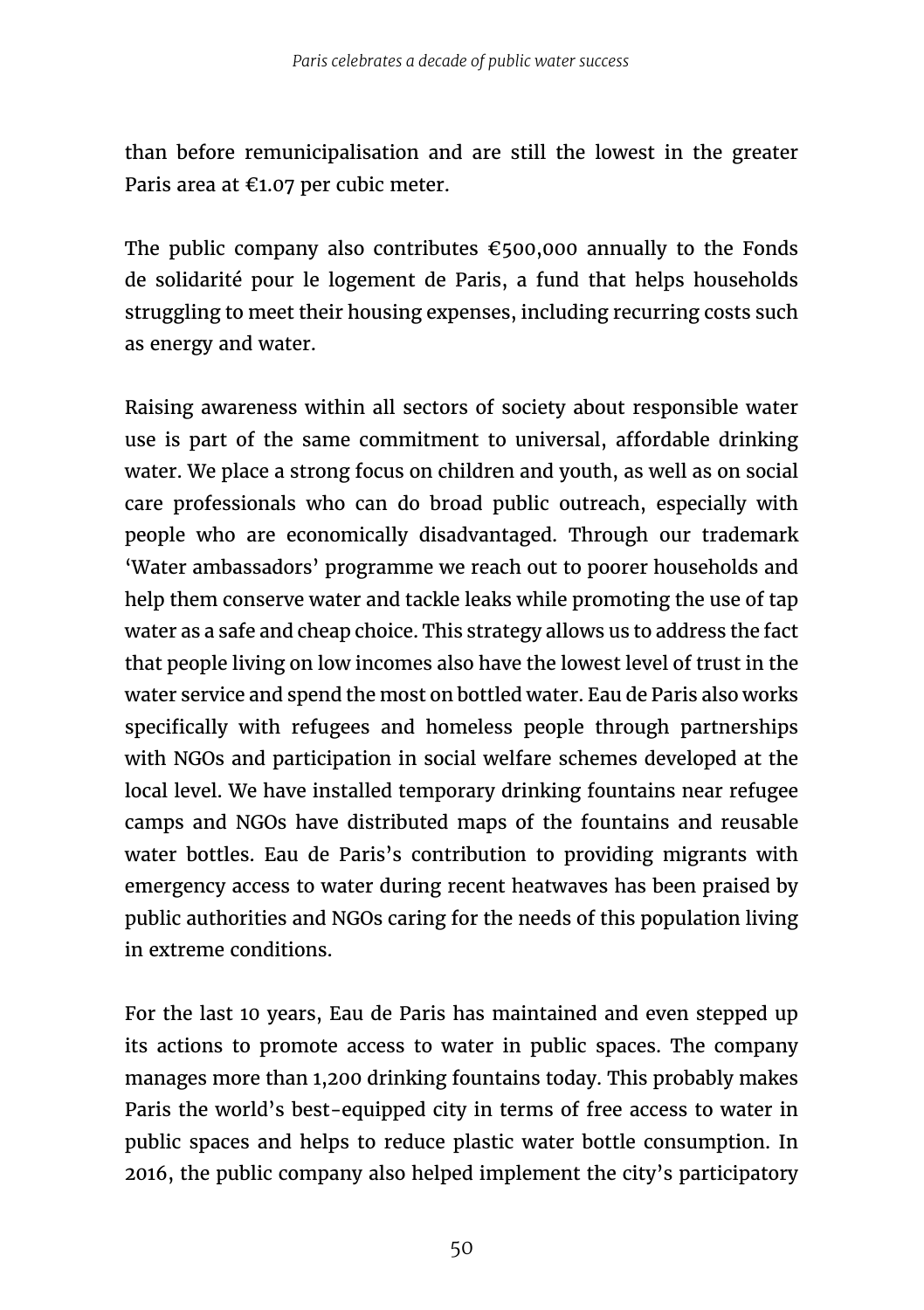budget<sup>i</sup> by installing 41 new fountains, including 11 that distribute sparkling water. During winter, about 80 drinking fountains remain in operation.



*The drinking water fountain in front of the Eau de Paris office. Photo by Satoko Kishimoto*

#### Adaptation to climate change, catchment protection, biodiversity and green transition

Being responsible means thinking globally. As such, Eau de Paris is committed to reducing the social and ecological footprint of its water production and distribution activities. Water is a common resource of vital importance and, as a public company committed to source-to-tap water management and to fulfilling economic as much as social mandates, Eau de Paris gathers and fosters in-house expertise and innovation. This allows us to adapt continuously to the new needs and challenges of the smart sustainable city as well as to the effects of climate change. Climate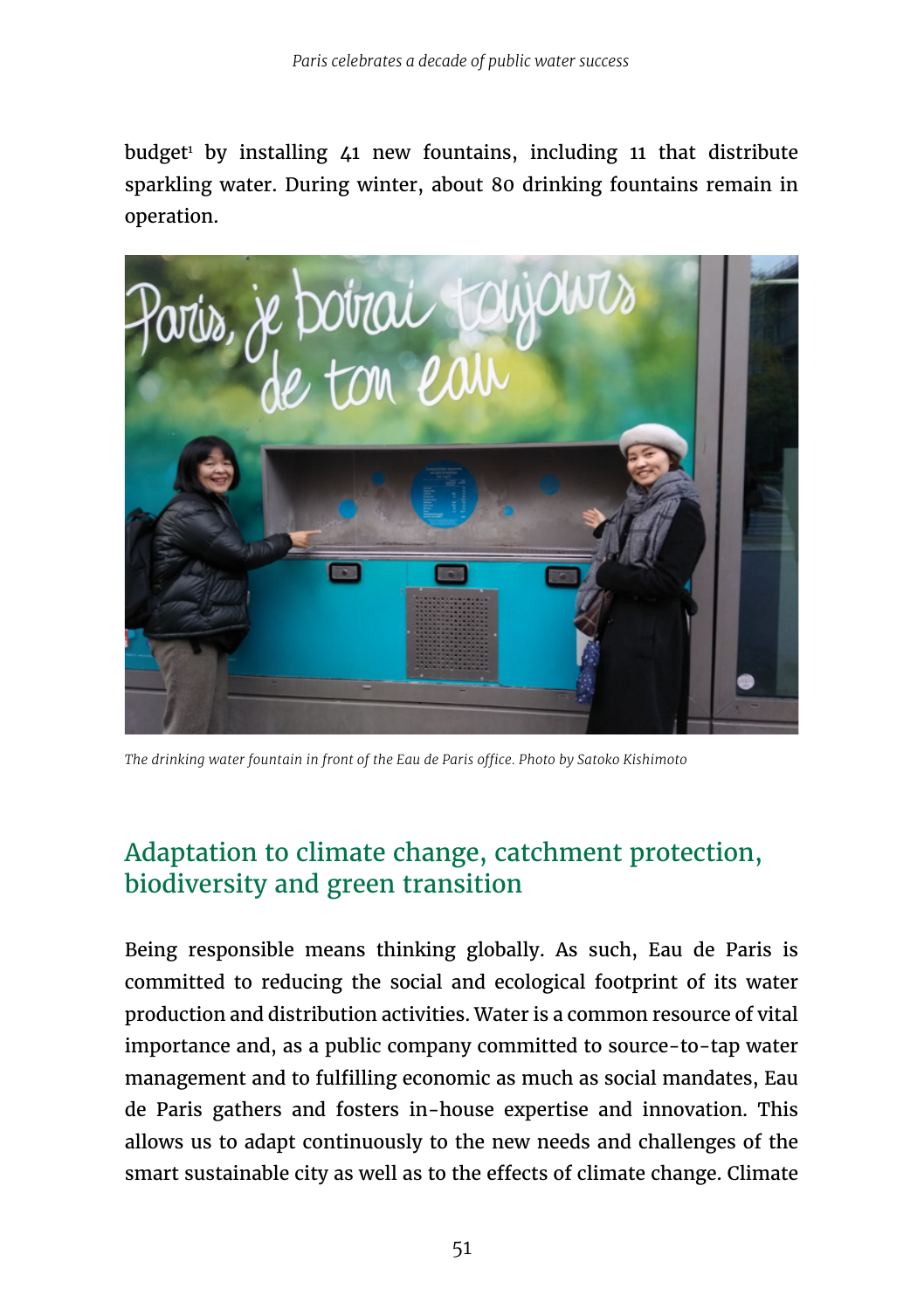disruption forces us to anticipate its potential impacts on water resources in terms of quantity and quality but also on water demand and needs in dense urban areas. These impacts include possible hydric stress increase (when water levels drop in rivers and water basins), frequent periods of drought, average temperature hikes, as well as urban heat islands in dense urban areas where stone buildings tend to absorb and accumulate heat. By acting beyond its core industrial business to help make Paris and the greater Parisian area resilient and sustainable, Eau de Paris is committed to contributing to public urban and environmental policies.

Notably, Eau de Paris is a pioneer in water catchment protection policies. Protecting underground and river water resources improves the quality of water resources and preserves the landscape and our common natural heritage. Farming has an impact on the aquatic environment when it comes to quality and quantity, as well as biodiversity. As part of its resource protection policy, Eau de Paris partners with local stakeholders and the Basin Agency (a public entity that manages water with all the stakeholders at the watershed level), to foster more responsible water management by helping redirect farming methods towards a more sustainable and environmentally friendly model. For example, Eau de Paris buys farmland and makes it available to farmers through cheap rural environmental leases. In exchange, the farmers agree to use organic and sustainable farming methods. This medium and long-term approach allows Eau de Paris to improve source water quality, which will reduce the cost and environmental impact of its treatment.

As part of its biodiversity policy, Eau de Paris adapts its maintenance practices to the environmental realities of each site, with the help of partner naturalist associations. The areas surrounding water catchments, aqueducts and reservoir roofs are home to a rich and varied fauna and flora. Eau de Paris also works with the City of Paris on projects that support urban agriculture, the greening of buildings, and the development of biodiversity and nature in urban areas.

52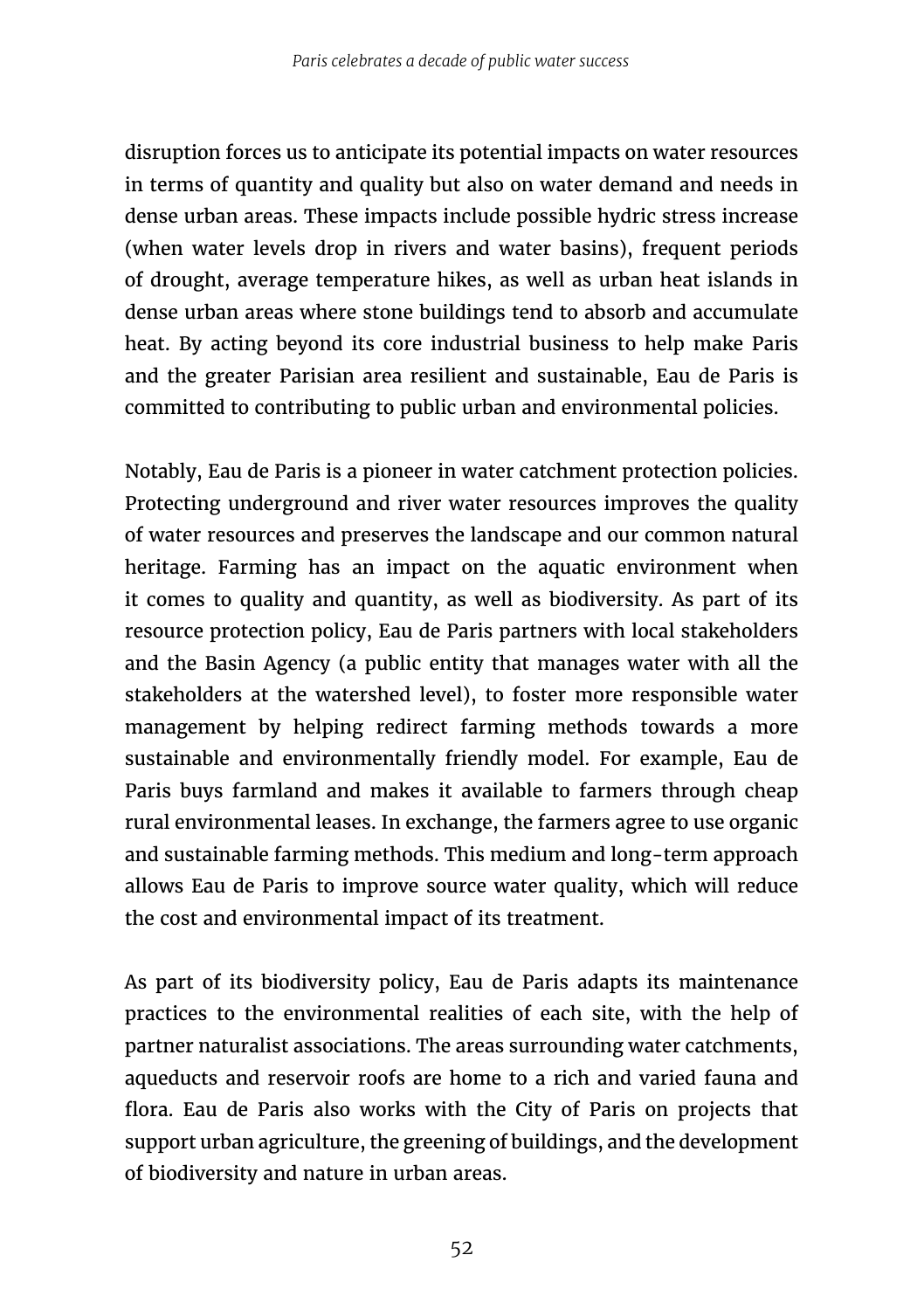Not least, as a major player in the energy transition in the Île-de-France region, Eau de Paris has set high goals for itself with a plan that calls for reductions in the climate and energy impact of its activities. By the end of the year 2020, the company aims to reduce its greenhouse gas emissions by 15 per cent and its energy consumption by 12 per cent and increase its use of renewable energy to 95 per cent of overall energy consumed. The company is also helping reduce CO<sub>2</sub> emissions by producing renewable energy using 11,000  $m<sup>2</sup>$  of photovoltaic panels that generated 17,500 MWh of power in 2018, as well as geothermal generation that produced 15,100 MWh.2

#### An exceptional heritage

Eau de Paris integrates enhancement of existing systems into its approach to innovation, using it as an opportunity to define new possibilities based on the resources and infrastructure available. The non-potable water network, a feature specific to Paris, is a mid-nineteenth century legacy of Baron Haussmann's major public works. This second network means that in Paris, the water quality level can be adapted to different uses: drinking water for human consumption and non-potable water for municipal (e.g. watering green spaces, cleaning streets, flushing sewers) or other collective uses (e.g. cleaning the common areas of buildings).

Eau de Paris promotes non-potable water use when appropriate to limit the impact on water resources. This is ecologically wise: non-potable water needs not undergo purification treatment so it does not require chemicals at production, which also requires less energy and is cheaper.

This network is also being used to experiment with heating and cooling of buildings. Non-potable water is circulated through a plate heat exchanger to capture either its heating or cooling properties and is then returned to the non-potable water network. This technique provides air conditioning for three Parisian buildings, including City Hall.